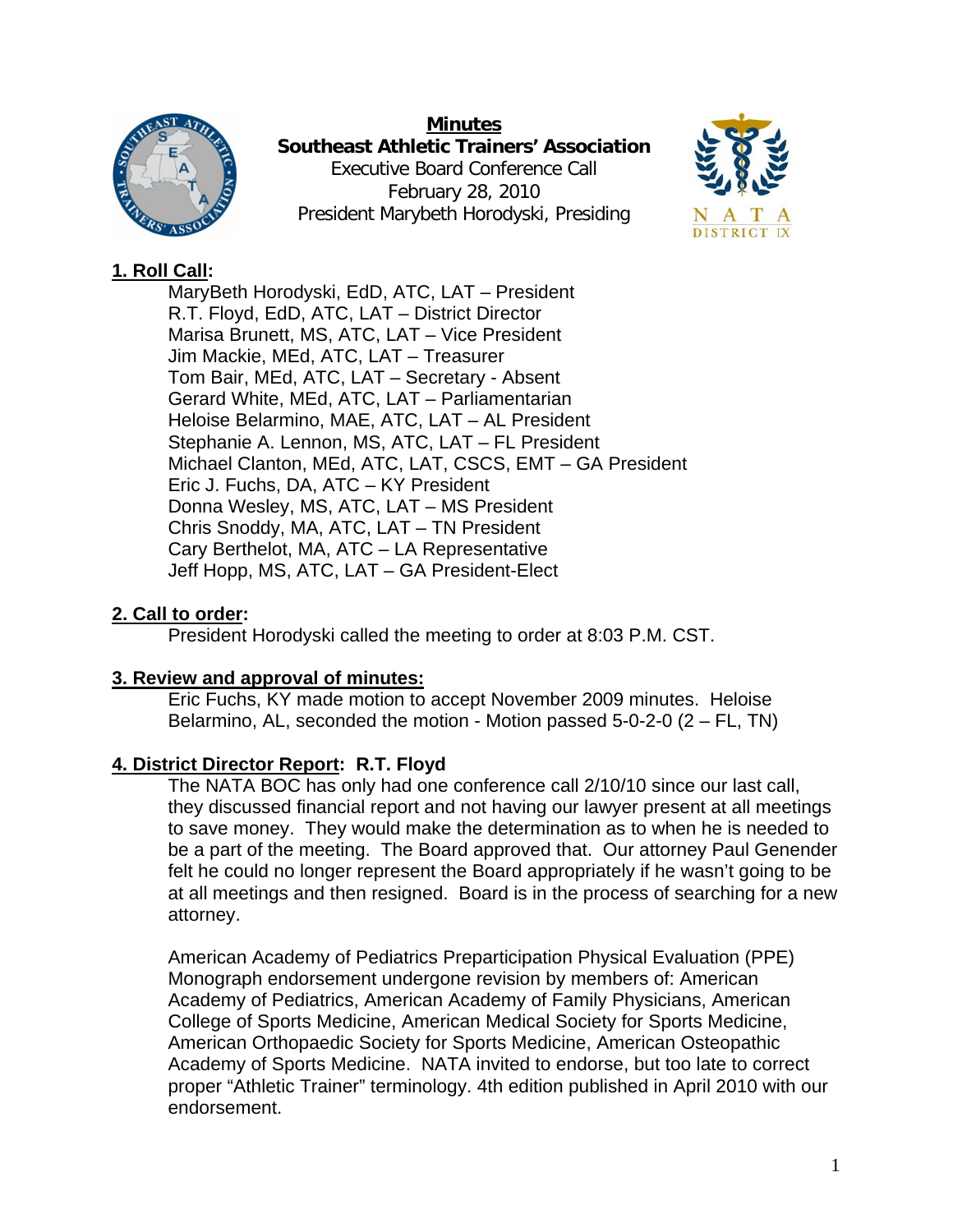D9 Award Recipients at Philadelphia meeting:

- Marisa Colston Athletic Trainer Service Award
- Bill Clancy, MD President's Challenge Award
- Randy Schwartzberg, M.D. NATA Honorary Membership
- Frank Walters, Hall of Fame
- Keith Webster, Hall of Fame
- Roy Don Wilson, Hall of Fame
- Jeff Konin- FNATA

The NATA Board approved \$250 to support National Multiple Sclerosis Society for Chris Patrick receiving their highest recognition, the Silver Hope Award.

Membership Category - Allowing service years to continue for people who may have left then rejoined NATA

David Saddler is the new NATA Associate Executive Director Cate Brennen Lisak was also promoted to Associate Executive Director.

### **5. President's Report: MaryBeth Horodyski**

President Horodyski will email Awards winners for Executive Board to review/Approve

President Horodyski sent the Executive Board information from Conference Direct which handles the members meeting and Connections handles the student meeting to review as Conference Direct would like to take care of all our meeting needs. No action at this time but will be discussed at the March meeting and President Horodyski would like for the Executive Board to look at the information prior to that and be prepared to discuss.

#### **6. Vice-President's Report: Marisa Brunett**

Plans for March Meeting; Future meetings 2011; rooming information Vice-President Brunett stated the she has booked all the Executive Board members' rooms with all coming in on Wednesday March 17th as the Executive Board meeting will start then. She requested the Board to get her any rooming changes they may want before March 3rd.

Discussed the issues with the hotel rooms with the Board so they were aware and that Sandra Geiger from Conference Direct is working on getting this straightened out.

Reported that she is also looking at sites in Atlanta for the 2011 meeting.

#### **7. Treasurer's Report: Jim Mackie**

Will have a full report at March meeting. Financial Information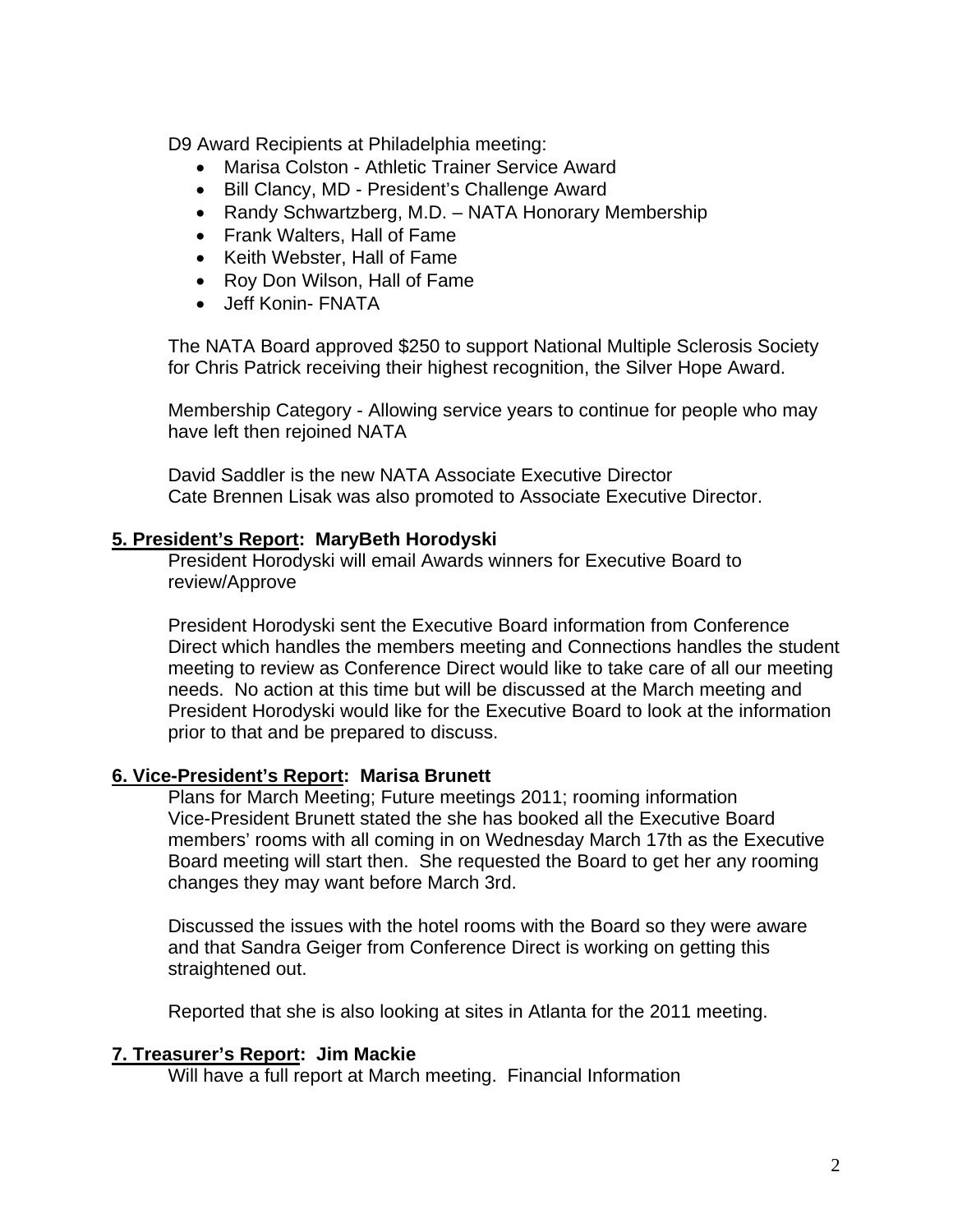• Cash Flow Report

1-01-10 to 2-27-10

- Inflows \$105,440.89
- Outflows \$ 82,845.52
- Difference \$ 22,595.37

Cash Flow +\$22,595.37 Investments increased \$69,990

Current CSMM Registration is 109, this includes paid and complimentary

#### **8. Membership Concerns:**

email from R.T. Floyd Dear SEATA Executive Board,

The NATA Board has been having some email discussion today regarding the relative low percentage of members who have fully renewed by now. Some are just above 50%, but nobody so far has indicated that their renewals are as low as District IX's. I just checked and today we have 2,717 Active Members and 3,421 Suspended members in District IX. It has been my understanding for years that we always have a high number of suspended members as of this time of the year and that it gradually keeps improving until September. This should be a major area of concern for all of us for a variety of reasons and one that we all need to work on daily.

Vice-President Brunett noted that over 10,000 Certified AT's are not members

#### **9. 25 year award**

25 year Awards recommendations: From a question posed at the District Secretary – Treasurers meeting in January no district provides any recognition for 25 yr. of service. This has been discussed several times by the Executive Board and the Finance Committee, as well as presented to the Awards Committee for study and recommendations.

Please refer to Finance Committee recommendations below.

From September Finance Committee recommendations

4. Use current 25 year award watches inventory and purchase needed watches in 2009. Replace 25 year Award watches with a 25 year pin or other item beginning in 2010.

Rationale: Cost of watches is rising, lack of members who attend the SEATA Meeting, mailing cost to members not present, an increase in number of 25 year members, & policy consistent with NATA policy for recognizing 25 year members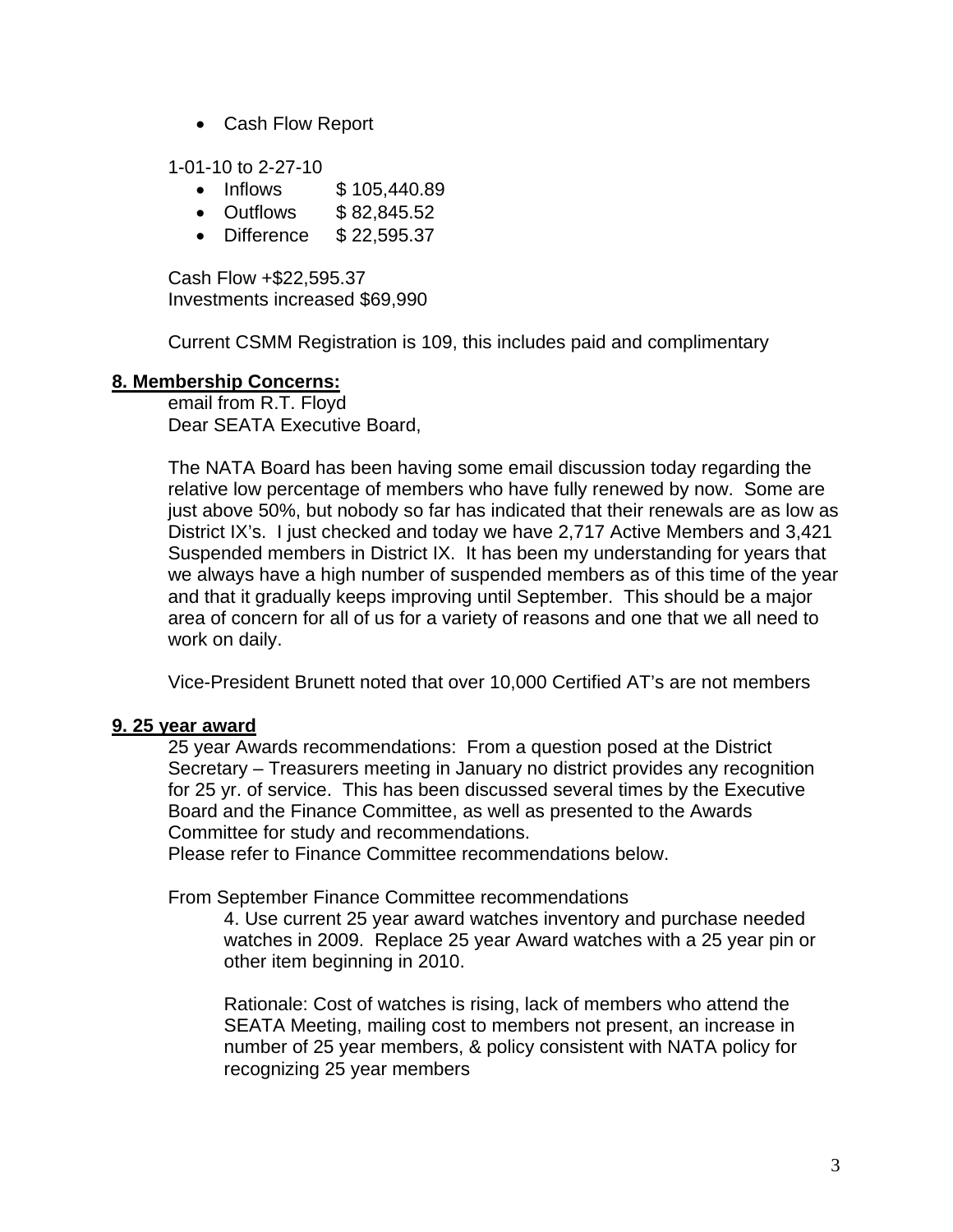Additional thoughts to consider:

- Only thing to add to recommendations is perhaps a letter signed by the District Director and President, sent by the Secretary to all 25 year members congratulating and recognizing their accomplishment.
- Make the pin available to anyone who has achieved their 25 years previously and would like to receive a pin for cost of pin & mailing (set fee).
- Determine if this is for 25 years of membership in NATA (current requirement) or 25 years as certified in NATA (which is what is required for any awards we give)

From September Finance Committee recommendation to finish up 2010 with and replace watches with lapel pins to recognize members staring in 2011. This is also what NATA does for this recognition. If we go with a pin it is suggested that the District Director and President to also send a letter with the label pin. This is for 25 years of NATA Membership not Certified status. No other District does any recognition for 25 years of service.

Spent over \$2-3K on watches last year which is a significant amount.

Gerard White, (Parliamentarian) who also sits on the SEATA Honors and Awards Committee state he was asked to look into the prices. He stated that the watches run between \$17 or more for more than 100, \$22/watch for 25-50.

Stephanie Lennon, FL stated she would like to know what is left is in inventory before the Board votes on this and would like to have this inventory for our March meeting.

## **10. Meeting Planning**

1. **Contacting all vendors-** David Green has been contacting all vendors, as well as having President Horodyski call and speak with some that may not be coming.

President Horodyski also stated that when she spoke with some vendors that the only comments that had was to move the meeting but did not have any suggestions as to where as well as moving it to earlier in March. She stated that she reminded them that we had done this and it really didn't change our numbers.

- 2. **Vendor benefits-** working on doing miniature presentations in between our lectures this has been brought up several times now as well as from Sandra Geiger who also suggested that when she was asked what we could do to increase vendor participation.
- **3. Calling committee chairs-** President Horodyski asked the board liaisons to please contact your committees to come to the meetings as well. President Horodyski and District Director Floyd also spoke with the Student Senate to encourage them to come to the meeting as well. President Horodyski stated they didn't think they could come to this meeting and appreciated the information and would pass it on.